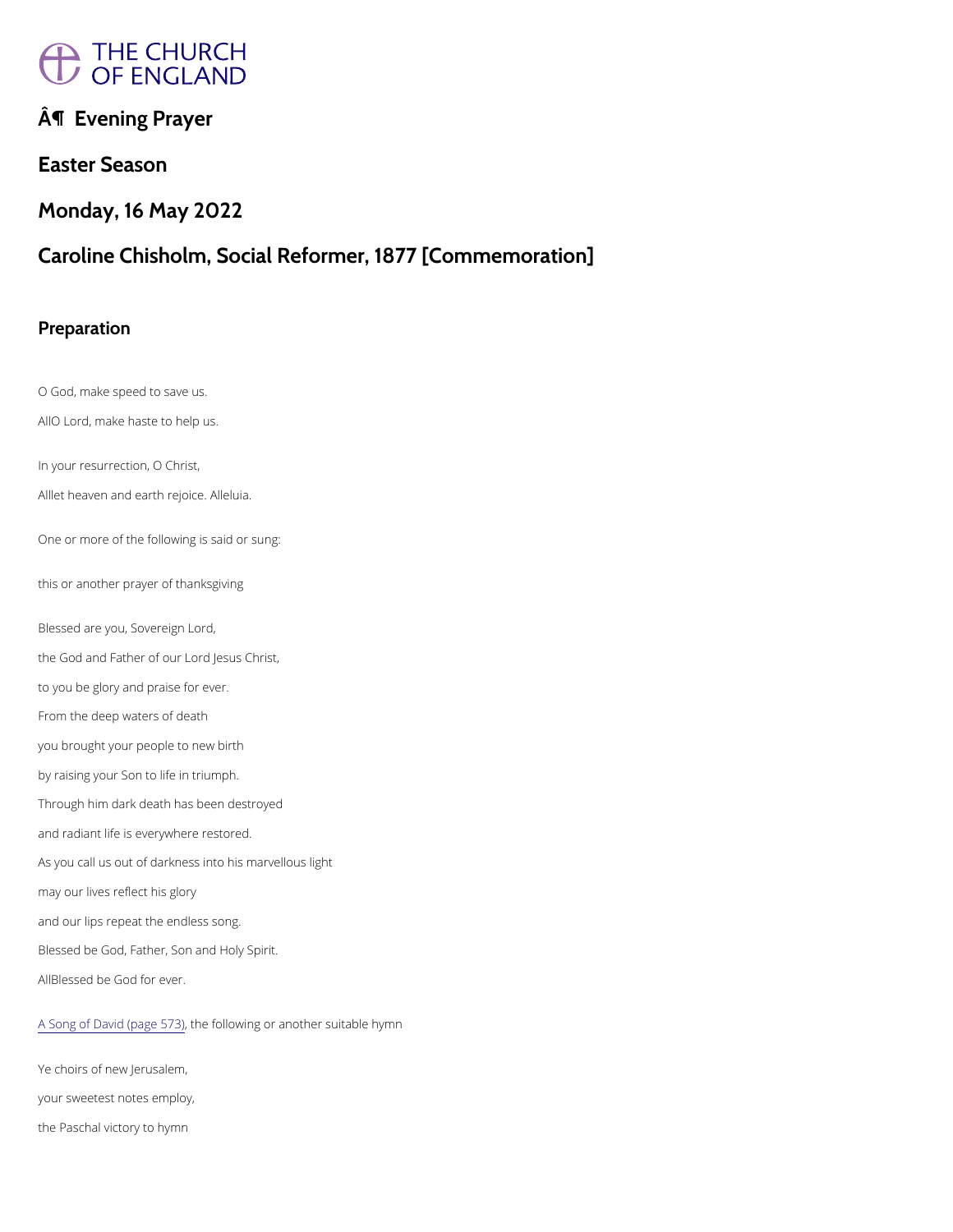in strains of holy joy.

How JudahâllEs lion burst his chains

and crushed the serpentâlls head;

and brought with him, from deathâlls domains,

the long-imprisoned dead.

Triumphant in his glory now

his sceptre ruleth all,

earth, heaven, and hell before him bow,

and at his footstool fall.

While joyful thus his praise we sing,

his mercy we implore,

into his palace bright to bring

and keep us evermore.

All glory to the Father be,

all glory to the Son,

all glory, Holy Ghost, to thee,

while endless ages run. Alleluia, Amen.

Fulbert of Chartres, tr: Robert Campbell

(Tune: CM)

This opening prayer may be said

That this evening may be holy, good and peaceful,

let us pray with one heart and mind.

Silence is kept.

As our evening prayer rises before you, O God,

so may your mercy come down upon us

to cleanse our hearts

and set us free to sing your praise

now and for ever.

AllAmen.

# **The Word of God**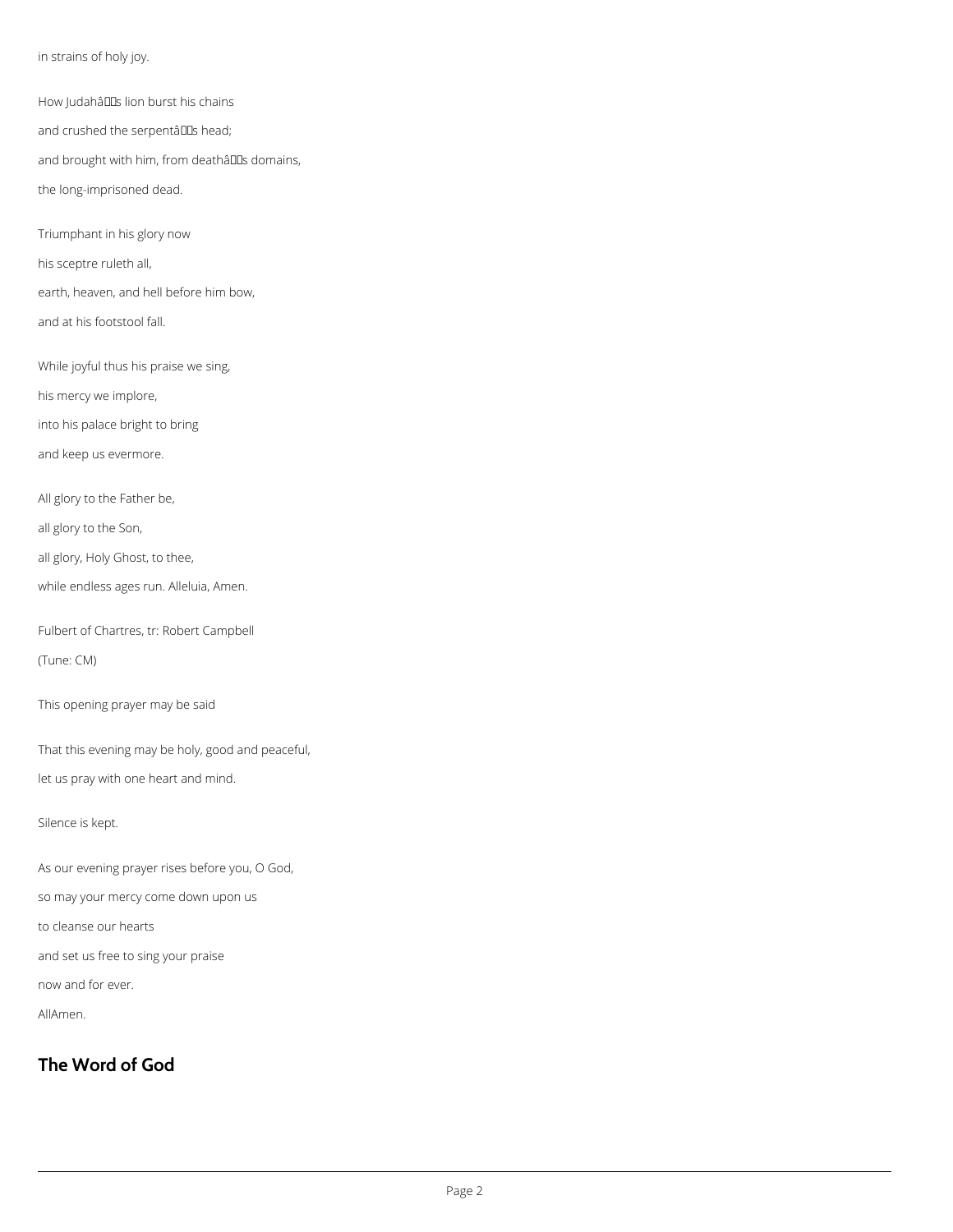## **Psalmody**

The appointed psalmody is said.

## **Psalm 105**

Refrain: Remember the marvels the Lord has done.

1 O give thanks to the Lord and call upon his name; $\hat{A}$   $\hat{a}$  $\Gamma$ make known his deeds among the peoples.

2 Sing to him, sing praises, $\hat{A}$  â $I$ ]

4 Seek the Lord and his strength; $\hat{A}$  â $\Box$ seek his face continually.

and tell of all his marvellous works.

3 Rejoice in the praise of his holy name; $\hat{A}$  â $I$ <sup>1</sup>

5 Remember the marvels he has done, $\hat{A}$  â $I$ his wonders and the judgements of his mouth,

6 O seed of Abraham his servant,  $\hat{A}$  â $\Box$ 

O children of Jacob his chosen. Â R

7 He is the Lord our God;Â âD¦

let the hearts of them rejoice who seek the Lord.

his judgements are in all the earth.

8 He has always been mindful of his covenant, $\hat{A}$  â $\Box$ 

the promise that he made for a thousand generations:

9 The covenant he made with Abraham, $\hat{A}$  â $\Box$ 

the oath that he swore to Isaac,

10 Which he established as a statute for Jacob, $\hat{A}$  â $\Box$ 

an everlasting covenant for Israel,

11 Saying, âDOTO you will I give the land of Canaan  $\frac{20}{1}$ 

to be the portion of your inheritance. a DIA

12 When they were but few in number, $\hat{A}$  âll

of little account, and sojourners in the land,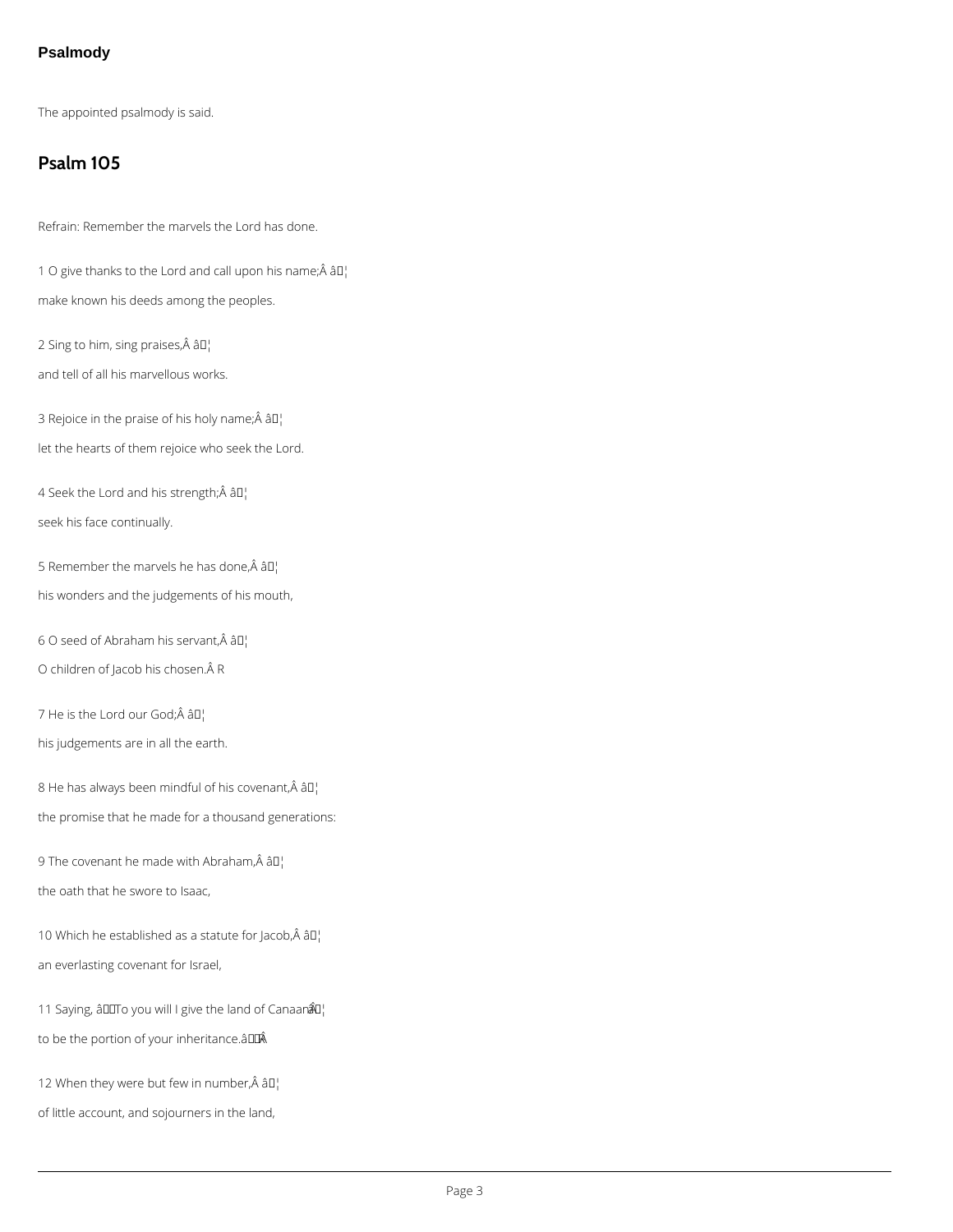13 Wandering from nation to nation, Â â D¦ from one kingdom to another people,

14 He suffered no one to do them wrong $\hat{A}$  âll and rebuked even kings for their sake,

15 Saying, â $IUT$ ouch not my anointed $\hat{A}I$ and do my prophets no harm.â LLÂ

16 Then he called down famine over the land $\hat{A}$   $\hat{a}$  $\Gamma$ and broke every staff of bread.

17 But he had sent a man before them, $\hat{A}$  â $I$ <sup>1</sup> Joseph, who was sold as a slave.

18 They shackled his feet with fetters; Â â [] his neck was ringed with iron.

19 Until all he foretold came to pass, $\hat{A}$  â $\Box$ the word of the Lord tested him.

20 The king sent and released him; $\hat{A}$   $\hat{a}$  $\Gamma$ the ruler of peoples set him free.

21 He appointed him lord of his household $\hat{A}$   $\hat{a}$  $\Gamma$ and ruler of all he possessed,

22 To instruct his princes as he willed $\hat{A}$   $\hat{a}$  $\Gamma$ <sup>1</sup> and to teach his counsellors wisdom. Â R

23 Then Israel came into Egypt; $\hat{A}$  â $I_I$ Jacob sojourned in the land of Ham.

24 And the Lord made his people exceedingly fruitful; $\hat{A}$   $\hat{a}$  $I$ <sup>1</sup> he made them too many for their adversaries,

25 Whose heart he turned, so that they hated his people $\hat{A}$  â $I$ <sup>1</sup>

and dealt craftily with his servants. Â R

26 Then sent he Moses his servant $\hat{A}$  â $I_I$ 

and Aaron whom he had chosen.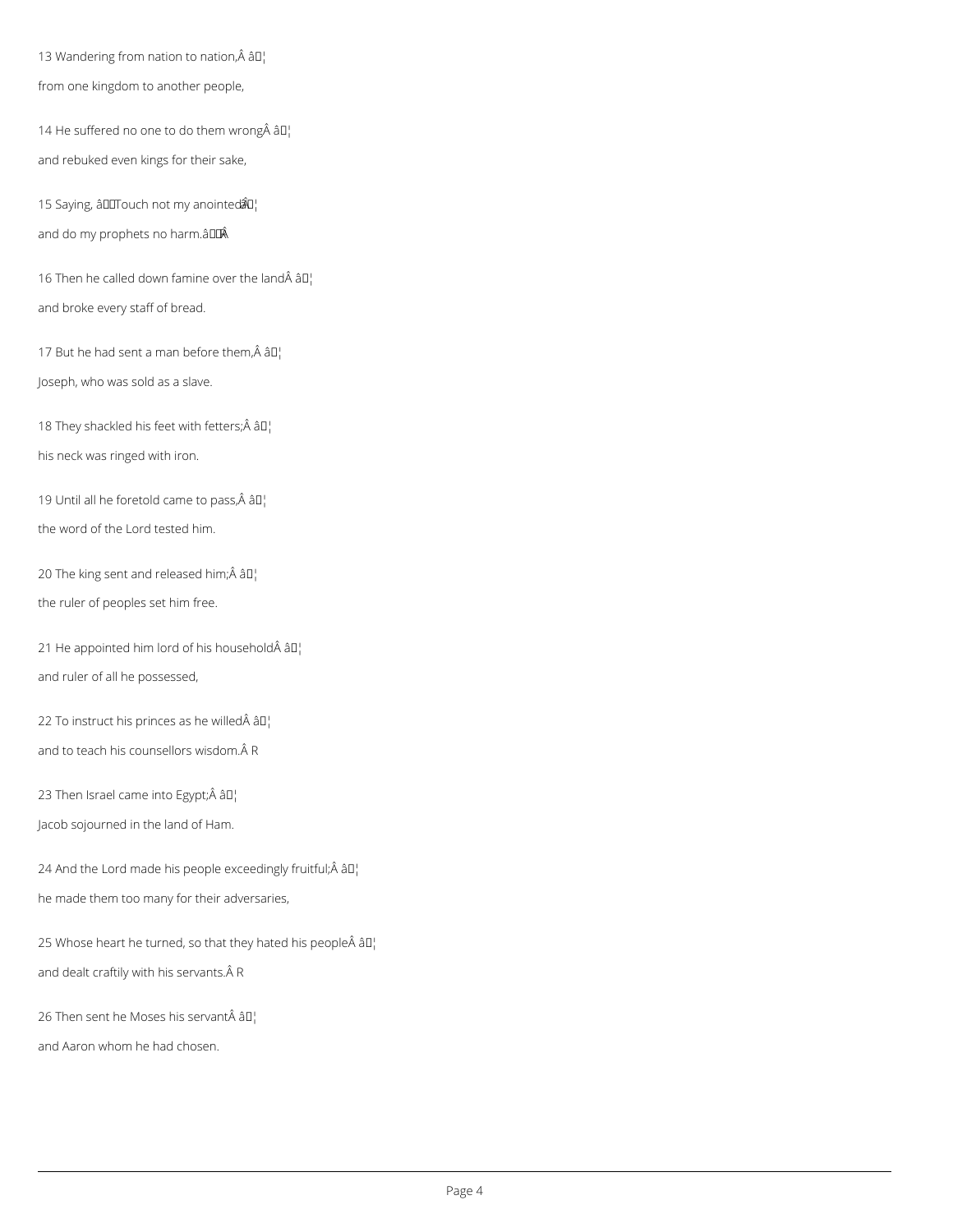27 He showed his signs through their word $\hat{A}$   $\hat{a}$  $\Gamma$ <sup>1</sup> and his wonders in the land of Ham.

28 He sent darkness and it grew dark; $\hat{A}$   $\hat{a}$  $\Gamma$ yet they did not heed his words.

29 He turned their waters into blood $\hat{A}$   $\hat{a}$ D<sub>1</sub> and slew all their fish.

30 Their land swarmed with frogs, $\hat{A}$  â $I$ <sup>1</sup> even in their kingsâll chambers.

31 He spoke the word, and there came clouds of flies, $\hat{A}$   $\hat{a}$  $\Gamma$ swarms of gnats within all their borders.

32 He gave them hailstones for rain $\hat{A}$  â $\Box$ 

33 He blasted their vines and their fig trees $\hat{A}$  â $II$ <sup>1</sup> and shattered trees across their country.

34 He spoke the word, and the grasshoppers came  $\hat{A}$   $\hat{a}$  $\Gamma$ and young locusts without number;

35 They ate every plant in their land $\hat{A}$   $\hat{a}$  $\Gamma$ 

and flames of lightning in their land.

37 Then he brought them out with silver and gold; $\hat{A}$   $\hat{a}$  $I$ <sup>1</sup> there was not one among their tribes that stumbled.

38 Egypt was glad at their departing, $\hat{A}$  â $\Box$ 

and devoured the fruit of their soil.

36 He smote all the firstborn in their land, $\hat{A}$  âll the first fruits of all their strength. Â R

for a dread of them had fallen upon them.

39 He spread out a cloud for a covering  $\hat{A}$   $\hat{a}$  $\Gamma$ 

and a fire to light up the night.

40 They asked and he brought them quails;  $\hat{A}$   $\hat{a}$  $\Gamma$ 

he satisfied them with the bread of heaven. Â R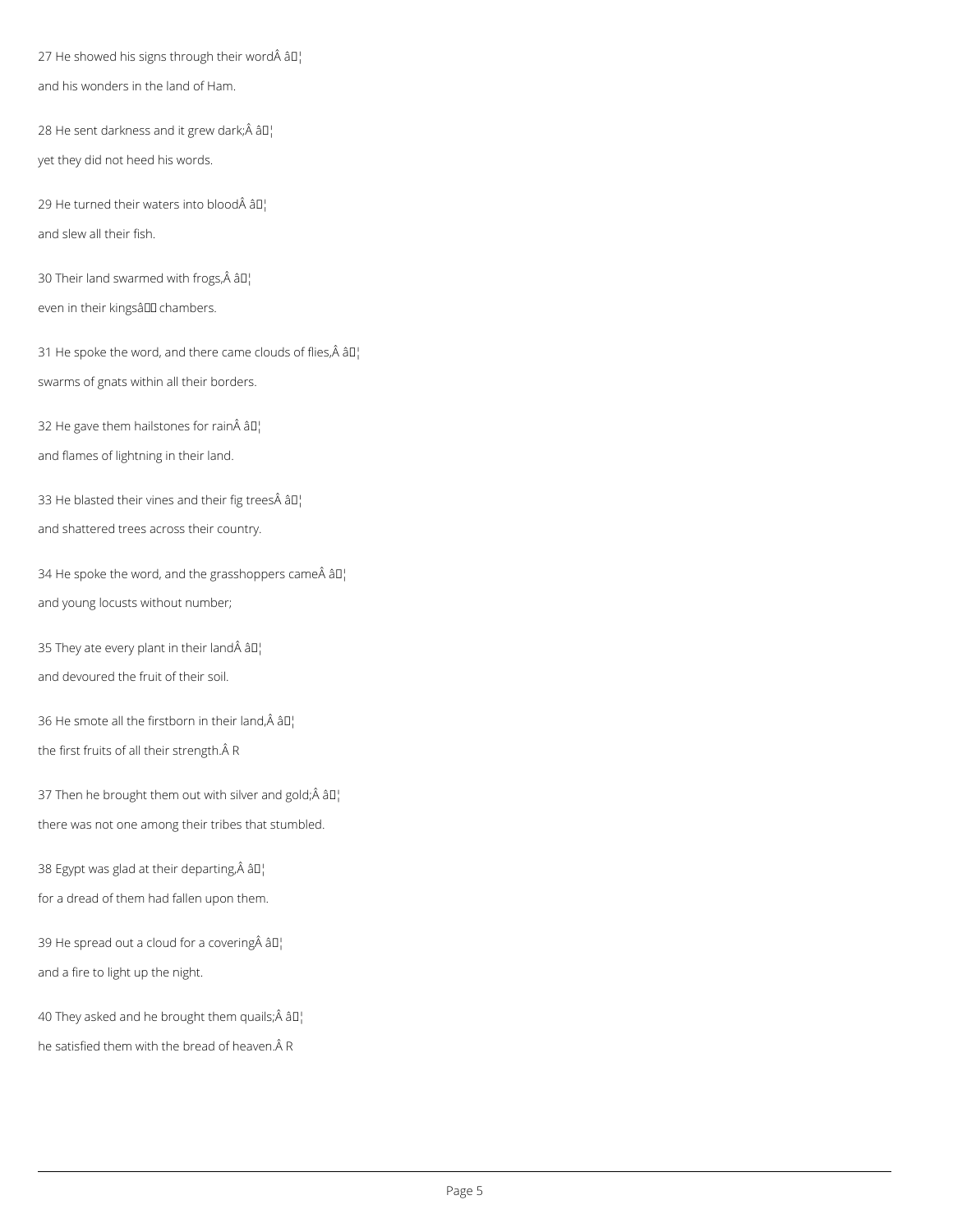41 He opened the rock, and the waters gushed out $\hat{A}$   $\hat{a}$  $\Gamma$ and ran in the dry places like a river.

42 For he remembered his holy word $\hat{A}$   $\hat{a}$  $\Gamma$ and Abraham, his servant.

43 So he brought forth his people with joy, $\hat{A}$   $\hat{a}$  $\hat{a}$  $\hat{b}$ his chosen ones with singing.

44 He gave them the lands of the nations  $\hat{A}$   $\hat{a}$  $\Gamma$ . and they took possession of the fruit of their toil,

45 That they might keep his statutes  $\hat{A}$  all

and faithfully observe his laws.

Alleluia.

Refrain: Remember the marvels the Lord has done.

God of our earthly pilgrimage,

feed your Easter people with the bread of heaven,

that we may hunger and thirst for righteousness

until we reach our promised land;

through Jesus Christ our Lord.

Each psalm or group of psalms may end with

AllGlory to the Father and to the Son

and to the Holy Spirit;

as it was in the beginning is now

and shall be for ever. Amen.

If there are two Scripture readings, the first may be read here, or both may be read after the canticle.

## **Deuteronomy 16.1-20**

Observe the month of Abib by keeping the passover to the Lord your God, for in the month of Abib the Lord your God brought you out of Egypt by night. You shall

offer the passover sacrifice to the Lord your God, from the flock and the herd, at the place that the Lord will choose as a dwelling for his name. You must not eat

with it anything leavened. For seven days you shall eat unleavened bread with itâll the bread of afflictionâl ubecause you came out of the land of Egypt in great haste,

so that all the days of your life you may remember the day of your departure from the land of Egypt. No leaven shall be seen with you in all your territory for seven

days; and none of the meat of what you slaughter on the evening of the first day shall remain until morning. You are not permitted to offer the passover sacrifice

within any of your towns that the Lord your God is giving you. But at the place that the Lord your God will choose as a dwelling for his name, only there shall you

offer the passover sacrifice, in the evening at sunset, the time of day when you departed from Egypt. You shall cook it and eat it at the place that the Lord your God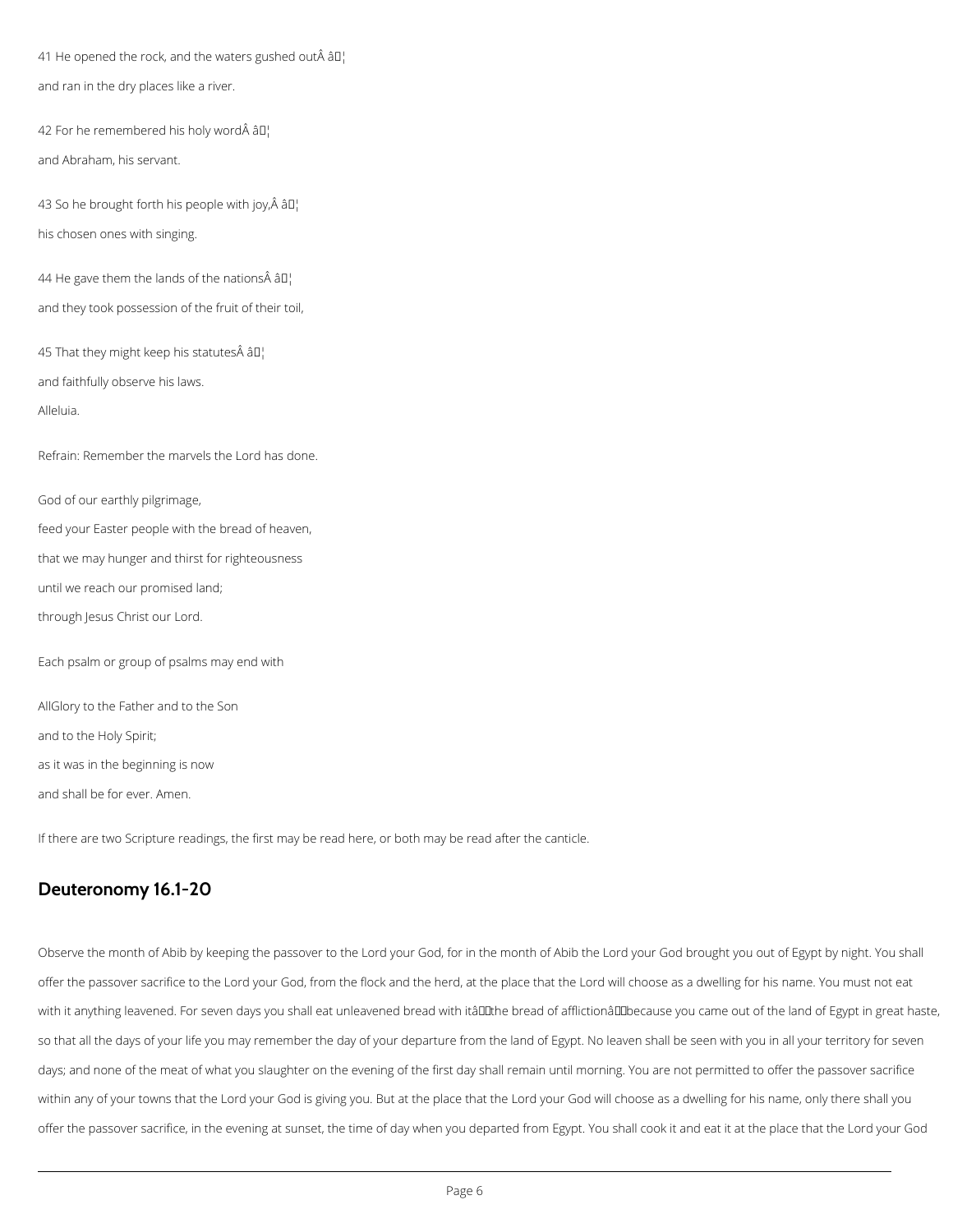will choose; the next morning you may go back to your tents. For six days you shall continue to eat unle solemn assembly of  $\phi$  the God, when you shall do no work.

You shall count seven weeks; begin to count the seven weeks from the time the sickle is first put to the the Lordy our God, contributing a freewill-offering in proportion to the bless of magu thas ody or a chipa veel before the our frequency of the one Godâ $\epsilon$ "you and your sons and your daughters, your male and female slaves, the Levites resident in your widows who are among youâ€"a**t on by opula cGeo thavilthœhoose** as a dwelling for his name. Remember that you w observe these statutes.

You shall keep the festival of booths for seven days, when you have gathered in the produce from your t festival, you and your sons and your daughters, your male and female slaves, as well as the Levites, the towns. For seven days you shall keleoprolyhoeu nfeGsotidvaalt ttohethpelal.coerolwhialt otherose;Lfcorrolytchuer God will bless you in a produce and in all your undertakings, and you shall surely celebrate.

Three times a year all your males shlad to appume sero bleat ontenethpelace that he will choose: at the festival of unle weeks, and at the festival of booths. They sLhoarlde mopttya-phpaenadine objefad ries hhael give as they are able, aboondydding God that he has given you.

You shall appoint judges and officials throughout your Ltoribbyeosu,rinGoadliys oguinvitnogwy nosulhaath thhey shall render j people. You must not distort justice; you must not show partiality; and you must not accept bribes, for a of those who are in the right. Justice, and only justice, you shall pursue, sd on that by the onda yis liquie immydyousur

A Song of Faith, or another suitable nouammolieorle6,0 f $\beta$ praegoxema **6**n/polobye, r 74 (pagen 66y32b) e said Refrain:

AlGod raised Christ from the dead,

the Lamb without spatletus aain.

 $1B$  lessed be the God  $\hat{a}$  MMd Father

#### Canticle

of our Lord Jesus Christ!

 $2B$ y his great mercy we have been bornâ $\bar{a}$ Thew to a living hope

through the resurrection of Jesus Christ from the dead,

3Into an inheritance that is imperishable,  $\hat{a}$ u<sup>r</sup>M defiled and unfading,

kept in heaven for you,

 $4W$  ho are being protected by the power  $\hat{a}$ <sup>M</sup> God through faith,

for a salvation ready to be revealed in the last time.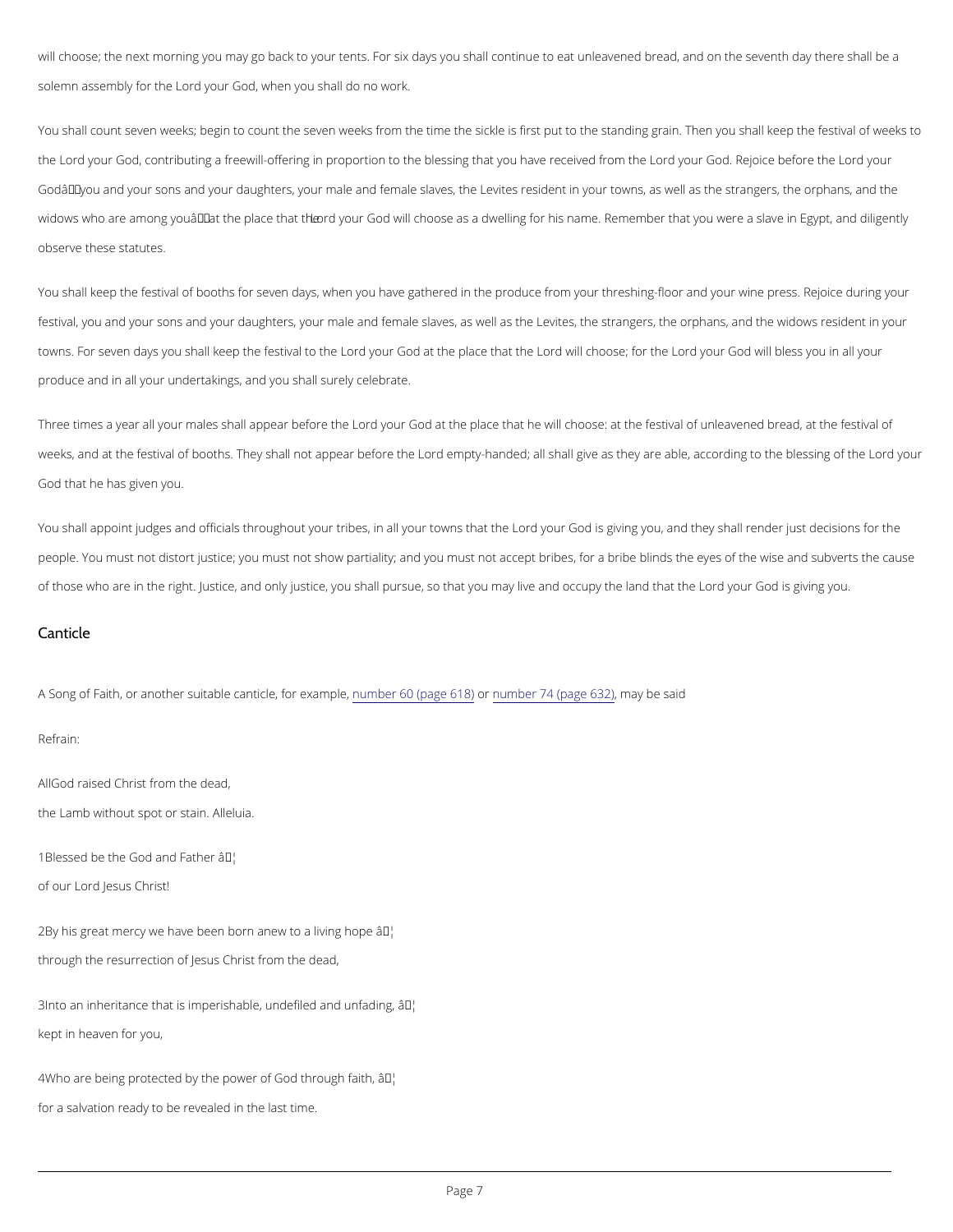5You were ransomed from the futile ways of your ancestors âll.

not with perishable things like silver or gold

6But with the precious blood of Christ  $\partial \mathbb{I}^1$ .

like that of a lamb without spot or stain.

7Through him you have confidence in God, who raised him from the dead and gave him glory,  $\partial \Pi$ . so that your faith and hope are set on God.

1 Peter 1.3-5, 18, 19, 21

AllGlory to the Father and to the Son and to the Holy Spirit;

as it was in the beginning is now

and shall be for ever. Amen.

AllGod raised Christ from the dead,

the Lamb without spot or stain. Alleluia.

#### Scripture Reading

One or more readings appointed for the day are read.

The reading(s) may be followed by a time of silence.

## **1 Peter 1.1-12**

Peter, an apostle of Jesus Christ,

To the exiles of the Dispersion in Pontus, Galatia, Cappadocia, Asia, and Bithynia, who have been chosen and destined by God the Father and sanctified by the Spirit to be obedient to Jesus Christ and to be sprinkled with his blood:

May grace and peace be yours in abundance.

Blessed be the God and Father of our Lord Jesus Christ! By his great mercy he has given us a new birth into a living hope through the resurrection of Jesus Christ

from the dead, and into an inheritance that is imperishable, undefiled, and unfading, kept in heaven for you, who are being protected by the power of God through

faith for a salvation ready to be revealed in the last time. In this you rejoice, even if now for a little while you have had to suffer various trials, so that the

genuineness of your faithâDDbeing more precious than gold that, though perishable, is tested by fireâDDmay be found to result in praise and glory and honour when

Jesus Christ is revealed. Although you have not seen him, you love him; and even though you do not see him now, you believe in him and rejoice with an

indescribable and glorious joy, for you are receiving the outcome of your faith, the salvation of your souls.

Concerning this salvation, the prophets who prophesied of the grace that was to be yours made careful search and inquiry, inquiring about the person or time that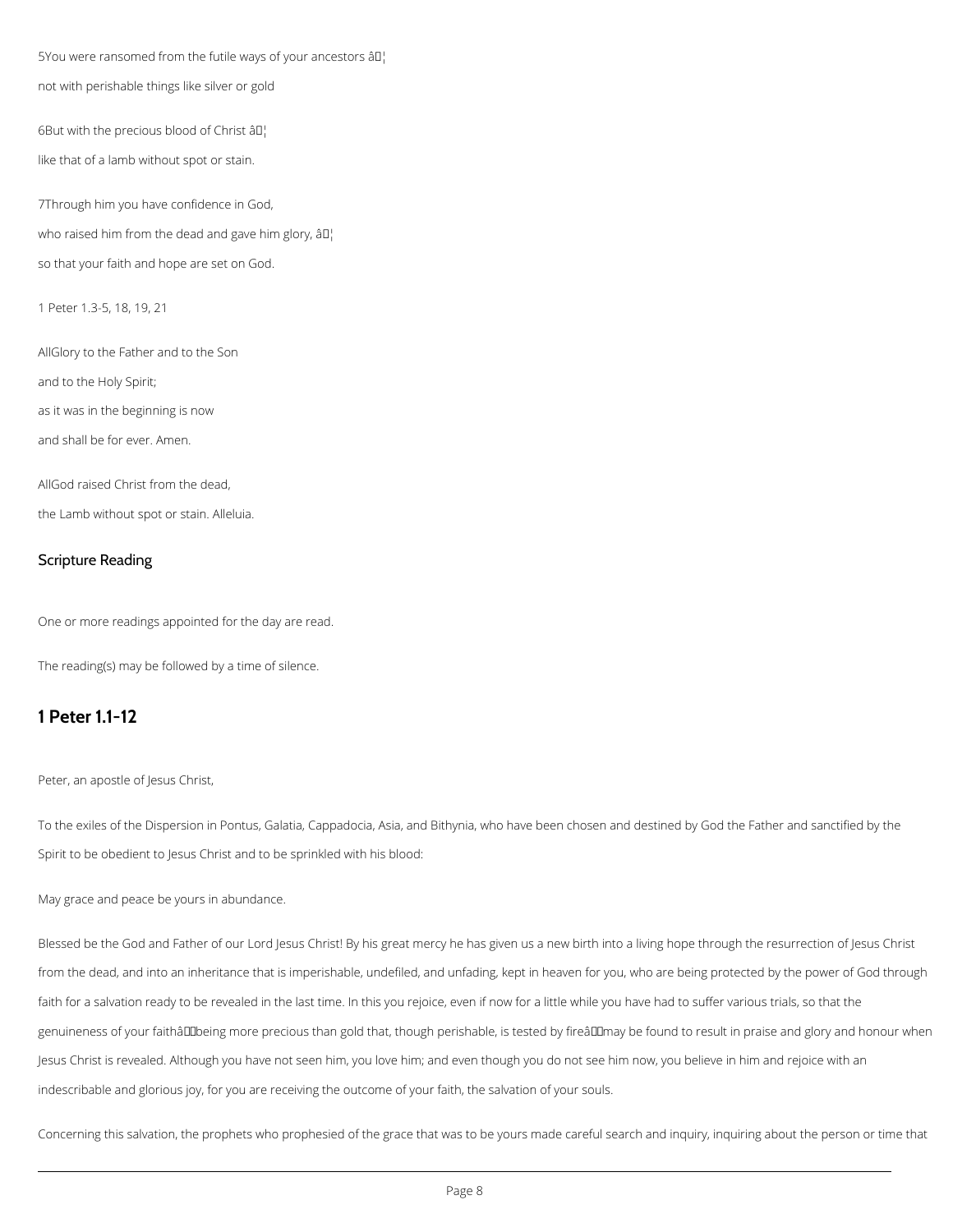the Spirit of Christ within them indicated, when it testified in advance to the sufferings destined for Chr they were serving not themselves but you, in regard to the things that have now been announced to you Spirit sent from heaven $\hat{a} \in$ "things into which angels long to look!

A suitable song or chant, or a responsory in this or another form, may follow

The Lord is my strength and my song: he has become my salvation. All The Lord is my strength and my song: he has become my salvation. I shall not die, but live, and declare the works of the Lord. AHe has become my salvation. Glory to the Father and to the Son and to the Holy Spirit. All The Lord is my strength and my song: he has become my salvation.

from Psalm 118

Gospel Canticle

The Magnificat (The Song of Mary) is normally said,

 $o$ r $G$ reat and Wonderful (page be  $84)$ d

Refrain:

All he stone which the builders rejected has become the chief cold teleurisatione.

1My soul proclaims the greatness of the Lord, my spirit rejoices in Goad<sup>TM</sup>mhy Saviour; he has looked with favour on his lowly servant.

 $2F$ rom this day all generations wa $\mathbb{F}^{\mathsf{M}}$  call me blessed;

the Almighty has done great things for me

and holy is his name.

 $3He$  has mercy on those want fear him,

from generation to generation.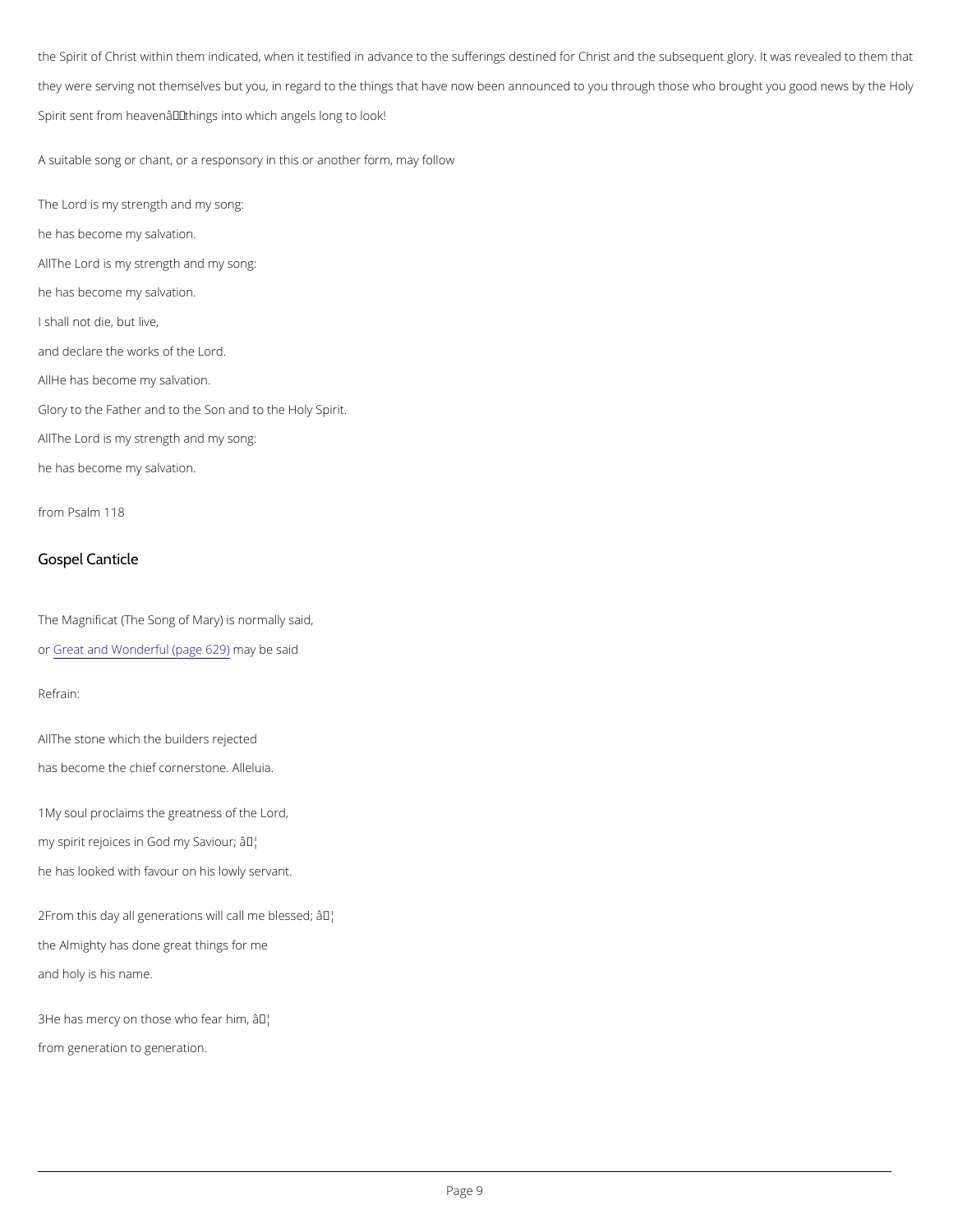$4He$  has shown strength  $\hat{a}$ <sup>th</sup>th his arm and has scattered the proud in their conceit,

 $5C$  asting down the mighty from their thrones and lifting up the lowly.

 $6H$ e has filled the hungry wat $TM$  good things and sent the rich away empty.

 $7$ He has come to the aid of h $\hat{a}$ s<sup>t M</sup>s'ervant Israel, to remember his promise of mercy,

 $8T$  he promise made to ou $\hat{a}$ <sup>TM</sup>a ncestors, to Abraham and his children for ever.

AlGlory to the Father and to the Son and to the Holy Spirit; as it was in the beginning is now and shall be for ever. Amen.

Luke 1.46-55

Refrain:

All The stone which the builders rejected has become the chief cold the buisatione.

## Prayers

Thanksgiving may be made for the day.

Intercessions are offered

¶ for peace

¶ for individuals and their needs

¶ The people of God, that they may proclaim the risen Lord

 $\hat{A}$ ¶ Godâ $\epsilon$ ™s creation, that the peoples of the earth may meet their responsibility to care

¶ Those in despair and darkness, that they may find the hope and light of Christ

¶ Those in fear of death, that they may find faith through the resurrection

¶ Prisoners and captives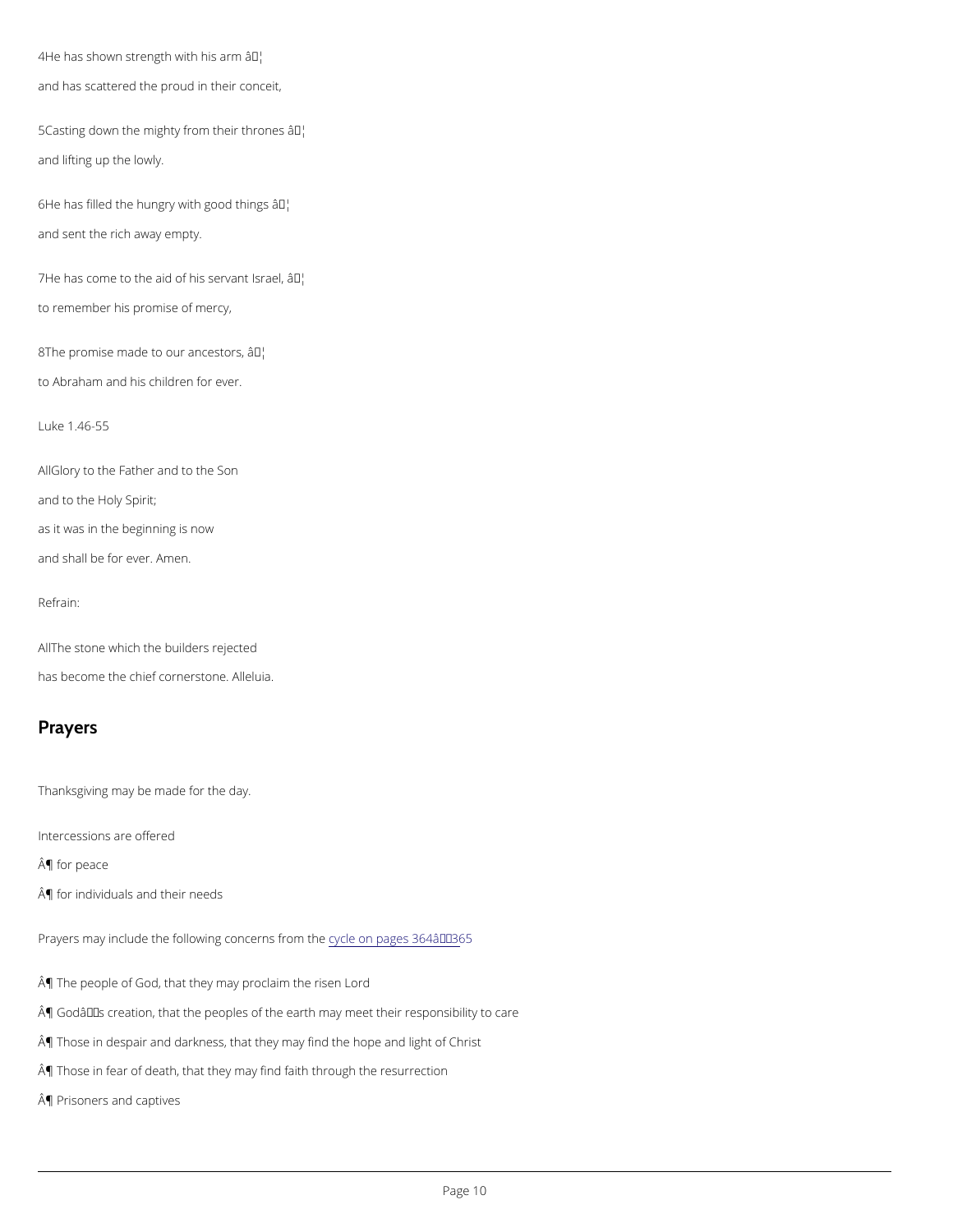A form of prayeorn fpagel 8n&a2y be used.

These responses may be used

Lord, in your mercy

hear our prayer

(or)

Lord, hear us.

Lord, graciously hear us.

Silence may be kept.

The Collect of the day is said

Almighty God,

who through your only-begotten Son Jesus Christ

have overcome death and opened to us the gate of everlasting life:

grant that, as by your grace going before us

 $\hat{A}$   $\hat{A}$   $\hat{A}$   $\hat{A}$   $\hat{A}$   $\hat{B}$  you put into our minds good desires,

so by your continual help

we may bring them to good effect;

through Jesus Christ our risen Lord,

who is alive and reigns with you,

in the unity of the Holy Spirit,

one God, now and for ever.

AAMmen.

The Lord $\hat{a} \in \mathbb{T}^M$ s Prayer is said

Rejoicing in  $G$ odâ $\in$ <sup>TM</sup>s new creation,

as our Saviour taught us, so we pray

A Our Father in heaven

hallowed be your name,

your kingdom come,

your will be done,

on earth as in heaven.

Give us today our daily bread.

Forgive us our sins

as we forgive those who sin against us.

Lead us not into temptation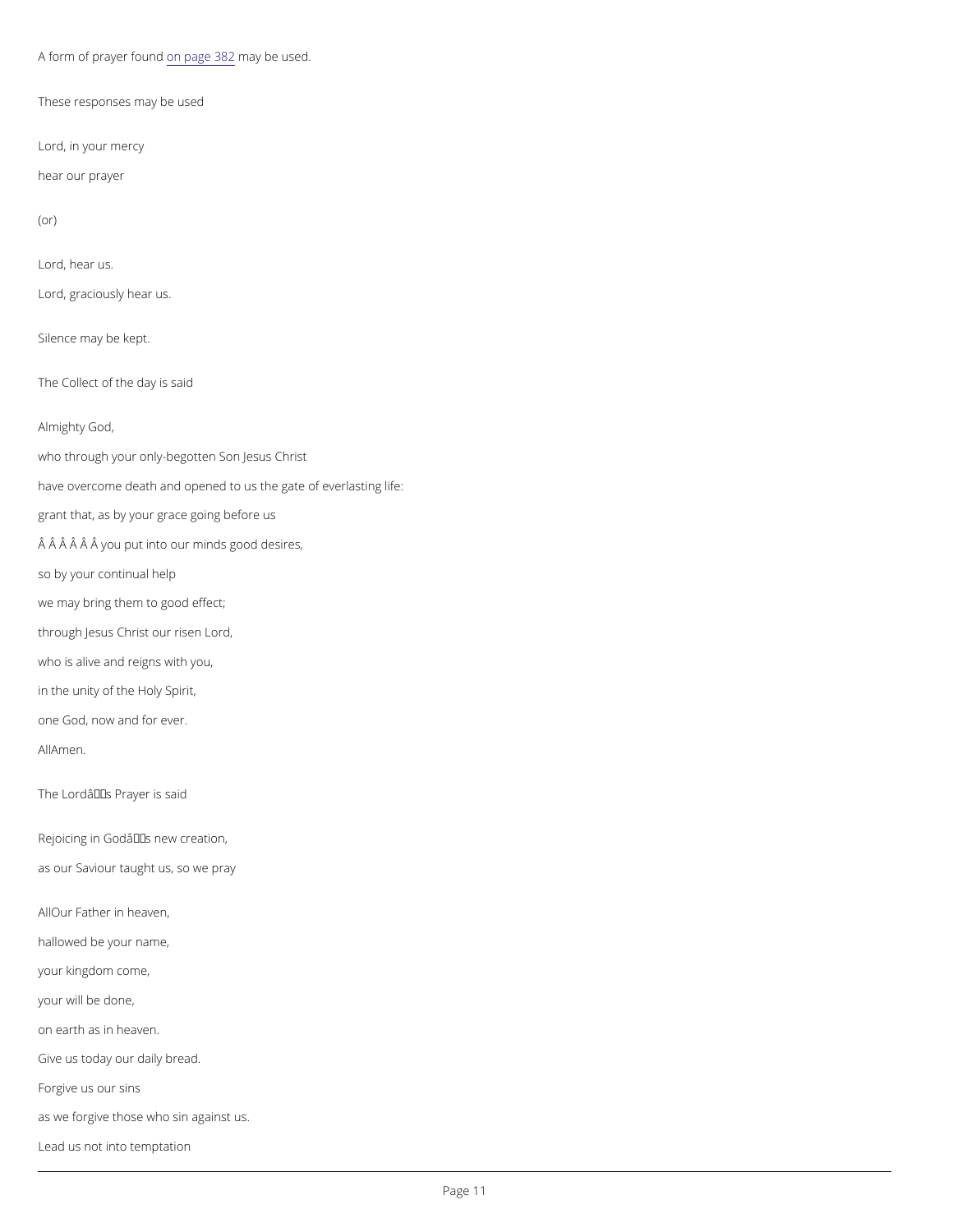but deliver us from evil. For the kingdom, the power, and the glory are yours now and for ever. Amen.

(or)

Rejoicing in Godâ $\in$ <sup>TM</sup>s new creation, let us pray with confidence as our Saviour has taught us ADur Father, who art in heaven, hallowed be thy name; thy kingdom come; thy will be done; on earth as it is in heaven. Give us this day our daily bread. And forgive us our trespasses, as we forgive those who trespass against us. And lead us not into temptation; but deliver us from evil. For thine is the kingdom, the power and the glory, for ever and ever. Amen.

The Bible readings (other than the psalms) are from he New Revised Standard Versionglicized Edition, copyright 1989, 1995 Division of Christian Education of the altional Council of the Churches of Christ in the United Stat permission. All rights reserved.

Implemented by Simon Kershaw a[t Crucix.](http://www.crucix.com/) Implementation copyright © Simon Kershaw, 2002-2021.

## The Conclusion

May the risen Christ grant us the joys of eternal life.

AAMmen.

Let us bless the lelourich. alleluia.

#### All hanks be to IGeologia, alleluia.

© [The Archbishops' Council of the Church of England, 2000-200](https://www.churchofengland.org/prayer-worship/join-us-in-daily-prayer/copyright.aspx)5

Official Common Worship apps, books and eBooks are available fro[m Church House Publishing.](http://www.chpublishing.co.uk/)

[View other s](/prayer-and-worship/join-us-service-daily-prayer)ervices

Copy to clipboard

Source URL: Page 12